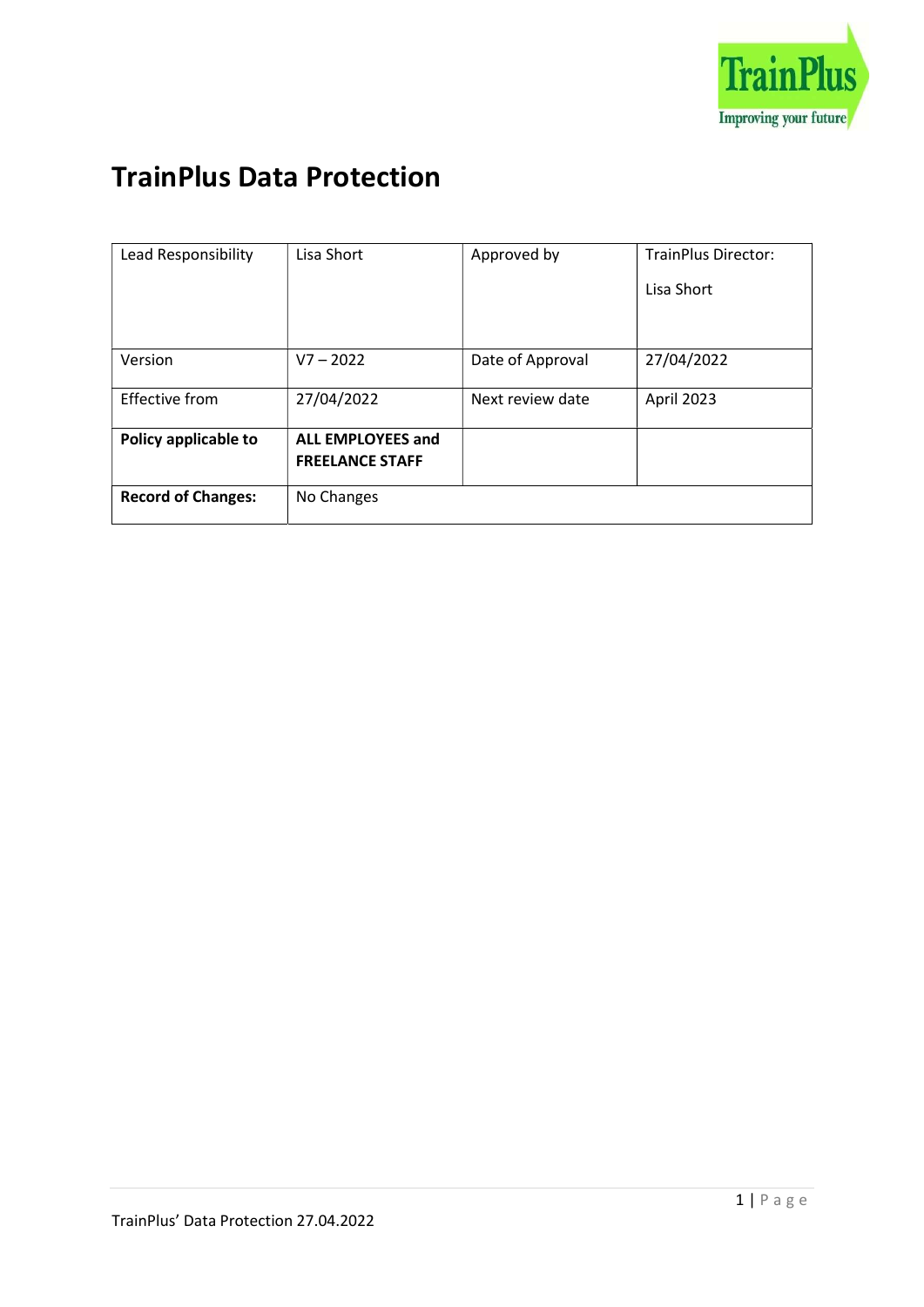# 1. Introduction

1.1. TrainPlus holds and processes information about employees, students, and other data subjects for academic, administrative, and commercial purposes. When handling such information, TrainPlus, and all staff or others who process or use any personal information, must comply with the Data Protection Principles which are set out in the Data Protection Act 2018 (the Act), also including the General Data Protection Regulation (principles) 2018. In summary these state that personal data shall:

- be processed fairly and lawfully,
- be obtained for a specified and lawful purpose and shall not be processed in any manner incompatible with the purpose,
- be adequate, relevant and not excessive for the purpose
- be accurate and up-to-date,
- not be kept for longer than necessary for the purpose,
- be processed in accordance with the data subject's rights,
- be kept safe from unauthorised processing, and accidental loss, damage or destruction,
- not be transferred to a country outside the European Economic Area, unless that country has equivalent levels of protection for personal data, except in specified circumstances.

#### 1.2. Definitions

- "data controller" further information about TrainPlus' data controllers is available from the Data Protection Officer
- "Staff", "students" and "other data subjects" may include past, present and potential members of those groups.
- "Other data subjects" and "third parties" may include contractors, suppliers, contacts or referees.
- "Processing" refers to any action involving personal information, including obtaining, viewing, copying, amending, adding, deleting, extracting, storing, disclosing or destroying information.

#### 2. Notification of Data Held

2.1. TrainPlus shall notify all staff and students and other relevant data subjects of the types of data held and processed concerning them, and the reasons for which it is processed. The information which is currently held by TrainPlus and the purposes for which it is processed are set out in the Data Protection Register entry. When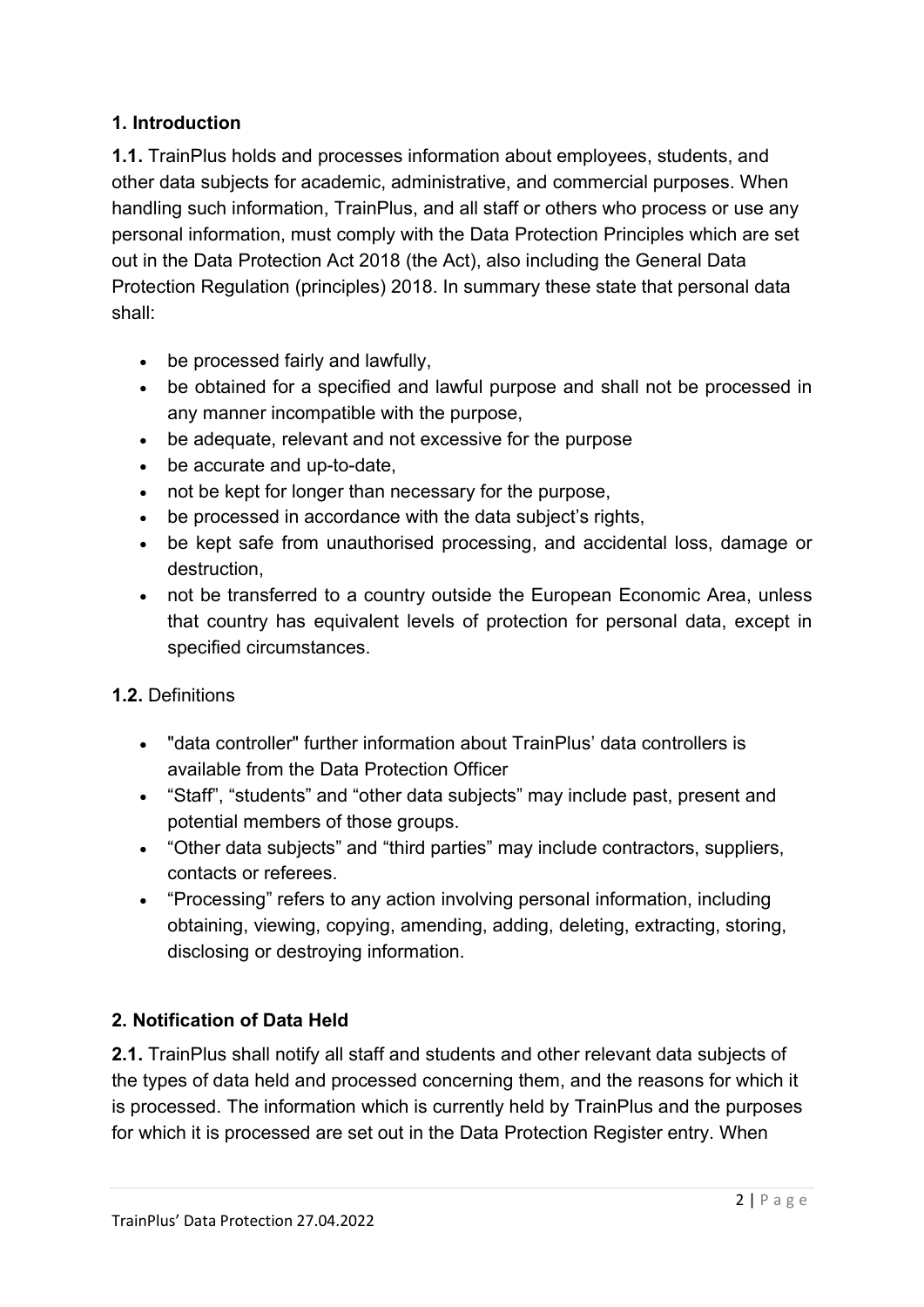processing for a new or different purpose is introduced the individuals affected by that change will be informed and the Data Protection Register entry will be amended.

# 3. Staff Responsibilities

3.1. All staff shall

- ensure that all personal information which they provide to TrainPlus in connection with their employment is accurate and up-to-date;
- inform TrainPlus of any changes to information, for example, changes of address;
- check the information which TrainPlus shall make available from time to time, in written or automated form, and inform of any errors or, where appropriate, follow procedures for up-dating entries on computer forms. TrainPlus shall not be held responsible for errors of which it has not been informed.

3.2. When staff hold or process information about students, colleagues or other data subjects (for example, students' course work, pastoral files, references to other academic institutions, or details of personal circumstances), they should comply with the following

3.3. Staff shall ensure that

- all personal information is kept securely;
- personal information is not disclosed either orally or in writing, accidentally or otherwise to any unauthorised third party. Unauthorised disclosure may be a disciplinary matter and may be considered gross misconduct in some cases.
- transmission of confidential information, either hard-copy or electronically (to be sent to other staff, students, or a trusted third party) must be done so securely, including sending for a receipt acknowledgement (by the named recipients) per transmission instance.
- Hard-copy information to be transmitted must also be franked (for special delivery) to include tracking.
- Email to be transmitted should be encrypted beforehand.
- Students are made aware of the importance of the Data Protection Act 2018 and GDPR and how this affects TrainPlus' processing of information, notably, the impacts the GDPR is likely to have when processing information and where in processing such information any problems could arise in complying with the GDPR.

3.4. When staff supervise students doing work which involves the processing of personal information, they must ensure that those students are aware of the Data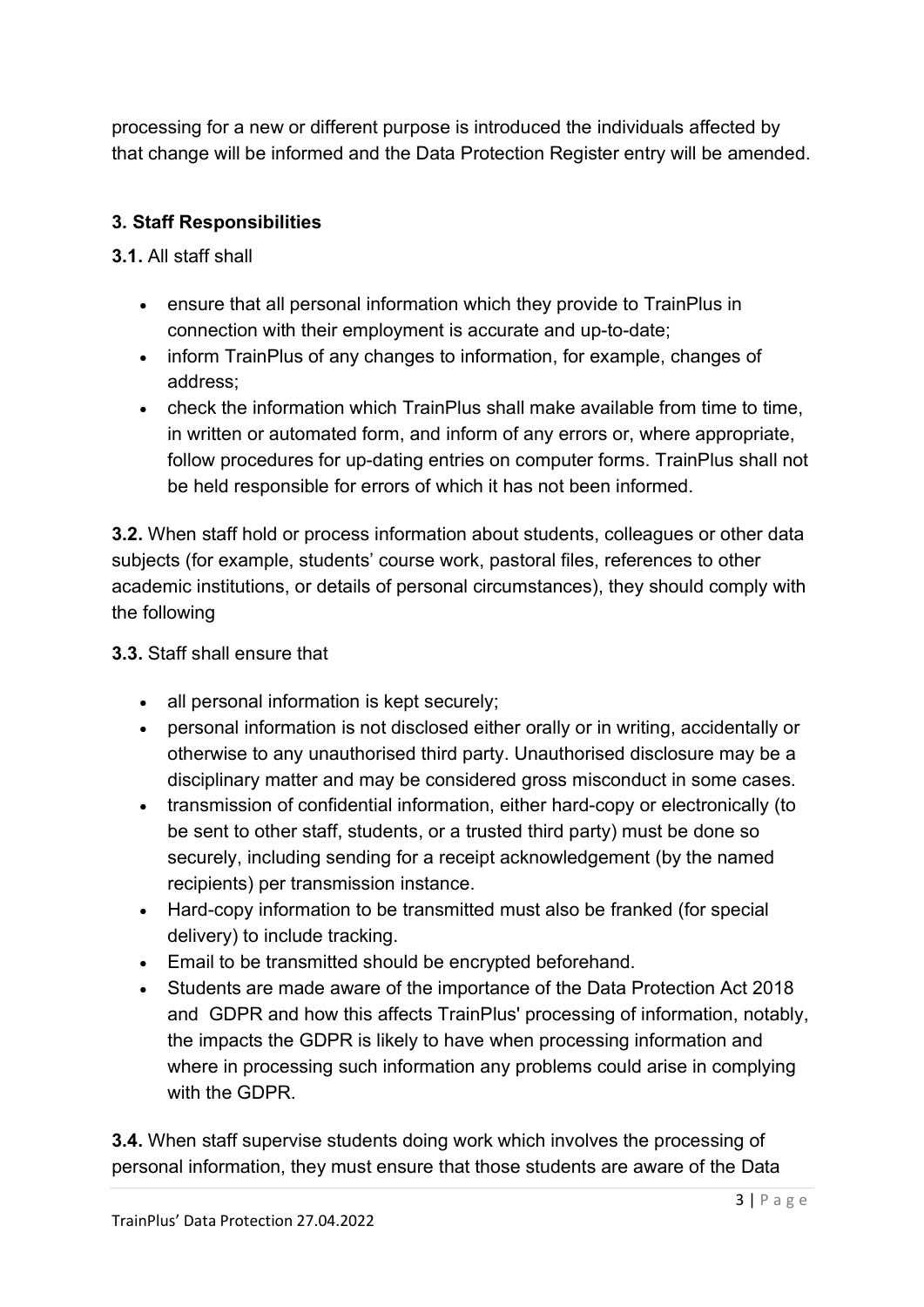Protection Principles the requirement to obtain the data subject's consent where appropriate.

# 4. Student Responsibilities

4.1. All students shall

- ensure that all personal information which they provide to TrainPlus is accurate and up-to-date;
- inform TrainPlus of any changes to that information, for example, changes of address;
- check the information which TrainPlus shall make available from time to time, in written or automated form, and inform TrainPlus of any errors or, where appropriate, follow procedures for up-dating entries on computer forms. TrainPlus shall not be held responsible for errors of which it has not been informed.
- Where the student is under 18 years consent must be given by a person holding parental responsibility.

4.2. Students who use TrainPlus computer facilities may, from time to time, process personal information (for example, in course work or research). In those circumstances, they must notify the Data Controller, who will provide further information about this requirement.

# 5. Rights to Access Information

5.1. Staff, students and other data subjects in TrainPlus have the right to access any personal data that is being kept about them either on computer or in structured and accessible manual files. Any person may exercise this right by submitting a request in writing to the appropriate designated data controller.

5.2. TrainPlus will not make any charges for an official Subject Access Request under the Act.

5.3. TrainPlus aims to comply with requests for access to personal information as quickly as possible but will ensure that it is provided within 5 days unless there is good reason for delay. In such cases, the reason for the delay will be explained in writing by the designated data controller to the data subject making the request.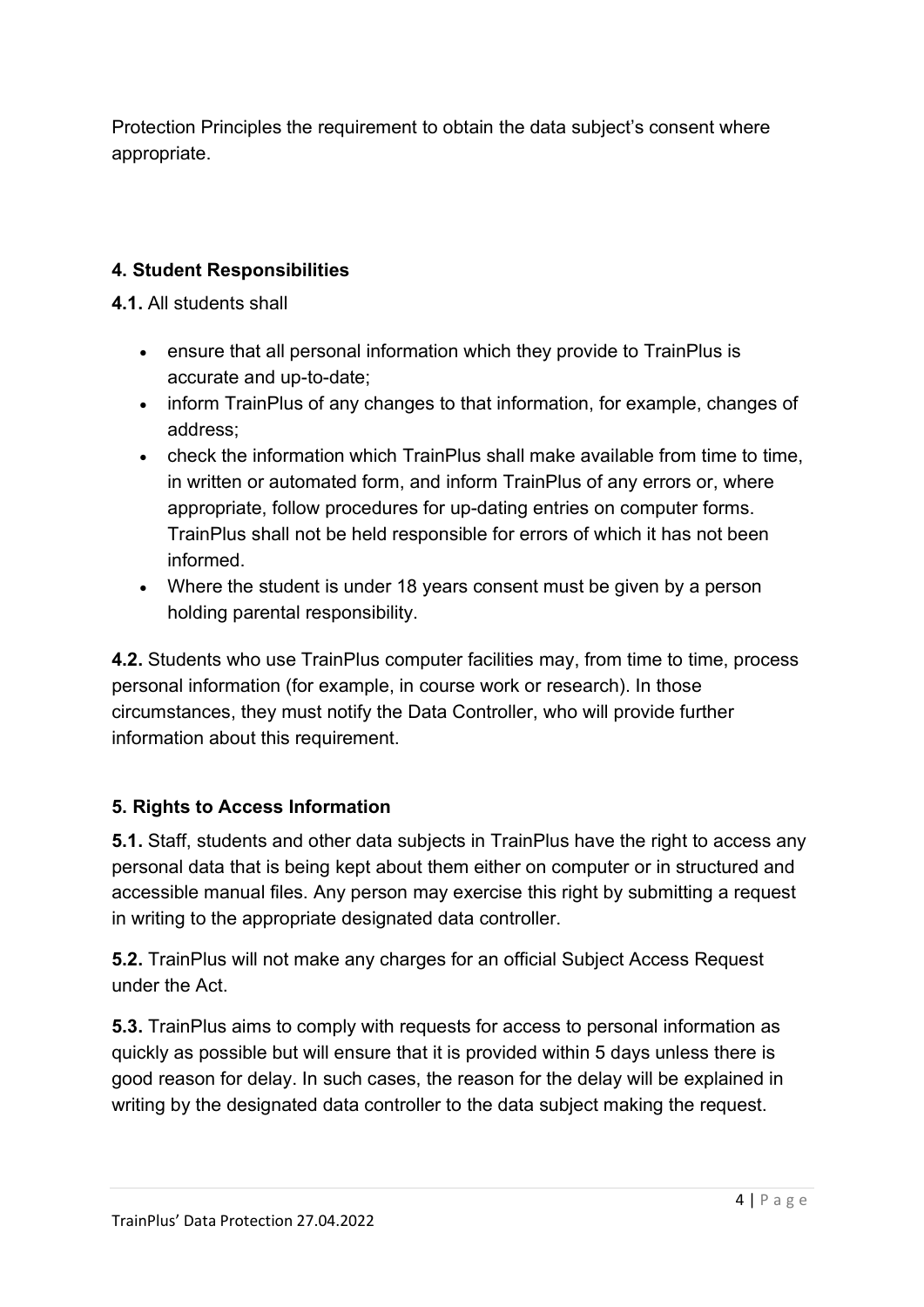5.4. All parties retain the right to receive personal information they have provided to the data controller in a commonly used, structured and machine-readable format, the right to data portability. This right applies when:

- an individual has provided personal information to a data controller;
- the processing is based on the individual's consent or for the performance of a contract;
- processing is carried out by means of automation.

# 6. Subject Consent

6.1. In some cases, such as the handling of sensitive information or the processing of research data, TrainPlus is entitled to process personal data only with the consent of the individual. Agreement to the processing some specified classes of personal data is a condition of acceptance of a student on to any course, and a condition of employment for staff. (See Data Protection Register entry)

6.2. TrainPlus may process sensitive information about a person's health, disabilities, criminal convictions, race or ethnic origin, or trade union membership in pursuit of the legitimate interests of TrainPlus. For example, some jobs or courses will bring the applicants into contact with children, including young people between the ages of 16 and 18, and TrainPlus has a duty under the Children Act 1989 and other enactments to ensure that staff are suitable for the job, and students for the courses offered. TrainPlus may also require such information for the administration of the sick pay policy, the absence policy or the equality and diversity policy, or for academic assessment.

6.3. TrainPlus also asks for information about particular health needs, such as allergies to particular forms of medication, or conditions such as asthma or diabetes. TrainPlus will only use such information to protect the health and safety of the individual, for example, in the event of a medical emergency. The consent of the data subject will always be sought prior to the collection of any sensitive data as defined by the Act.

# 7. The Data Controller and the Designated Data Controllers

7.1. The Board of Directors for TrainPlus is the data controller under the Act and is ultimately responsible for implementation. Responsibility for day-to-day matters will be delegated to the Heads of Department as designated data controllers. Information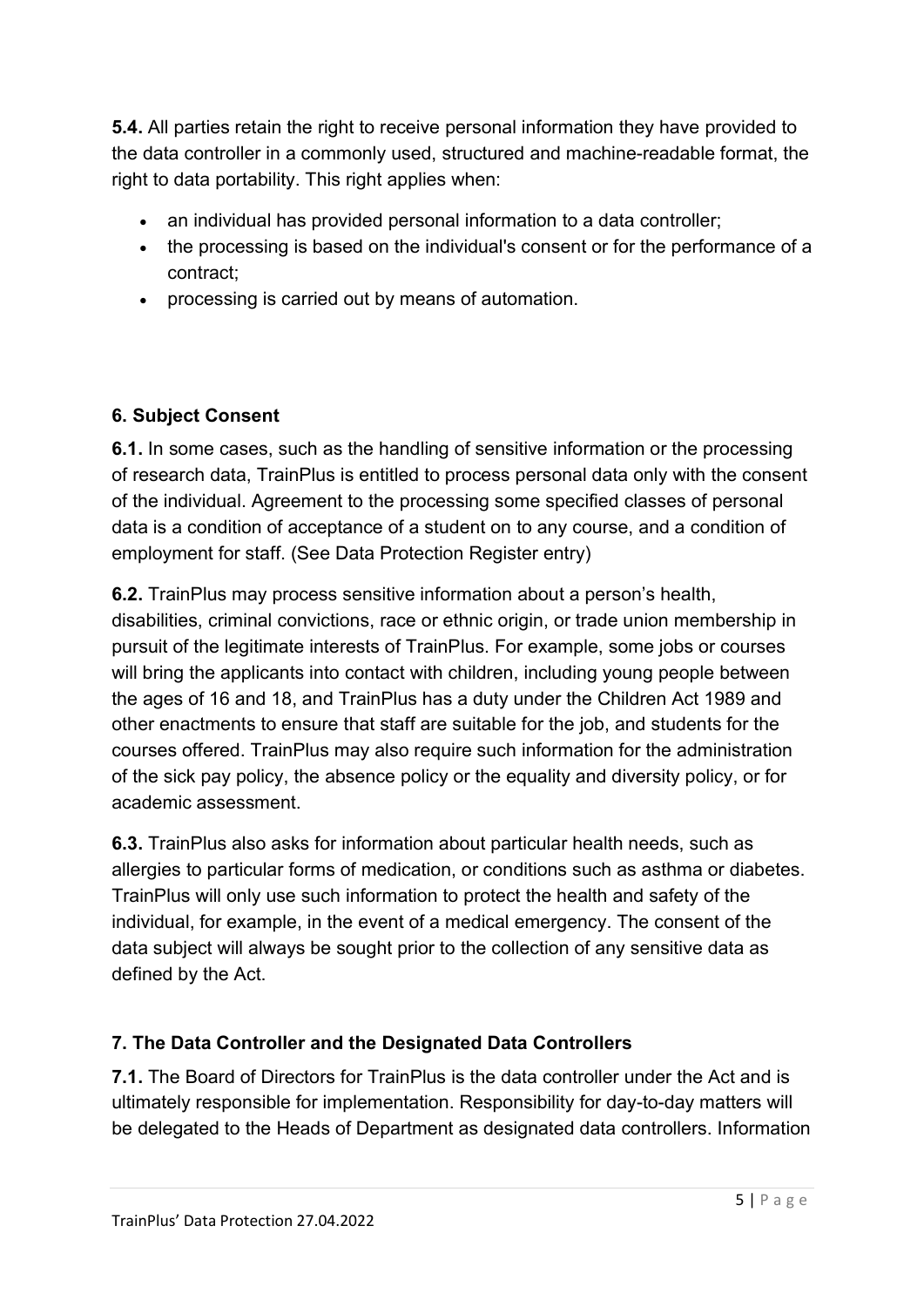and advice about the holding and processing of personal information is available from the Data Protection Officer.

#### 8. Assessment Marks

8.1. Students shall be entitled to information about their marks for assessments, however this may take longer than other information to provide.

#### 9. Retention of Data

9.1. TrainPus will keep different types of information for differing lengths of time, depending on legal, academic and operational requirements.

#### 10. Data Breaches

10.1 Where a breach is likely to result in a high risk to the rights and freedoms of individuals TrainPlus will notify those concerned directly and the ICO.

#### 11. Compliance

11.1. Compliance with the Act is the responsibility of all students and members of staff. Any deliberate or reckless breach of this Policy may lead to disciplinary , and where appropriate, legal proceedings. Any questions or concerns about the interpretation or operation of this policy should be taken up with the Data Protection **Officer** 

11.2. Where processing information is likely to result in high risk to individuals, for example in the following instances:

- where a new technology is in deployment;
- where a profiling operation is likely to have a significant impact on individuals;
- where there is large scale processing of the special categories of data;

A 'Data Protection Impact Assessment' (DPIA) will be carried out to assess such risks. Should the assessment conclude that the data processing is high risk, and cannot be fully addressed, the Information Commissioner's Office (ICO) will be consulted to assess whether the processing operation(s) are compliant with GDPR guidelines.

11.3. Any individual, who considers that the policy has not been followed in respect of personal data about him or herself, should raise the matter with the designated